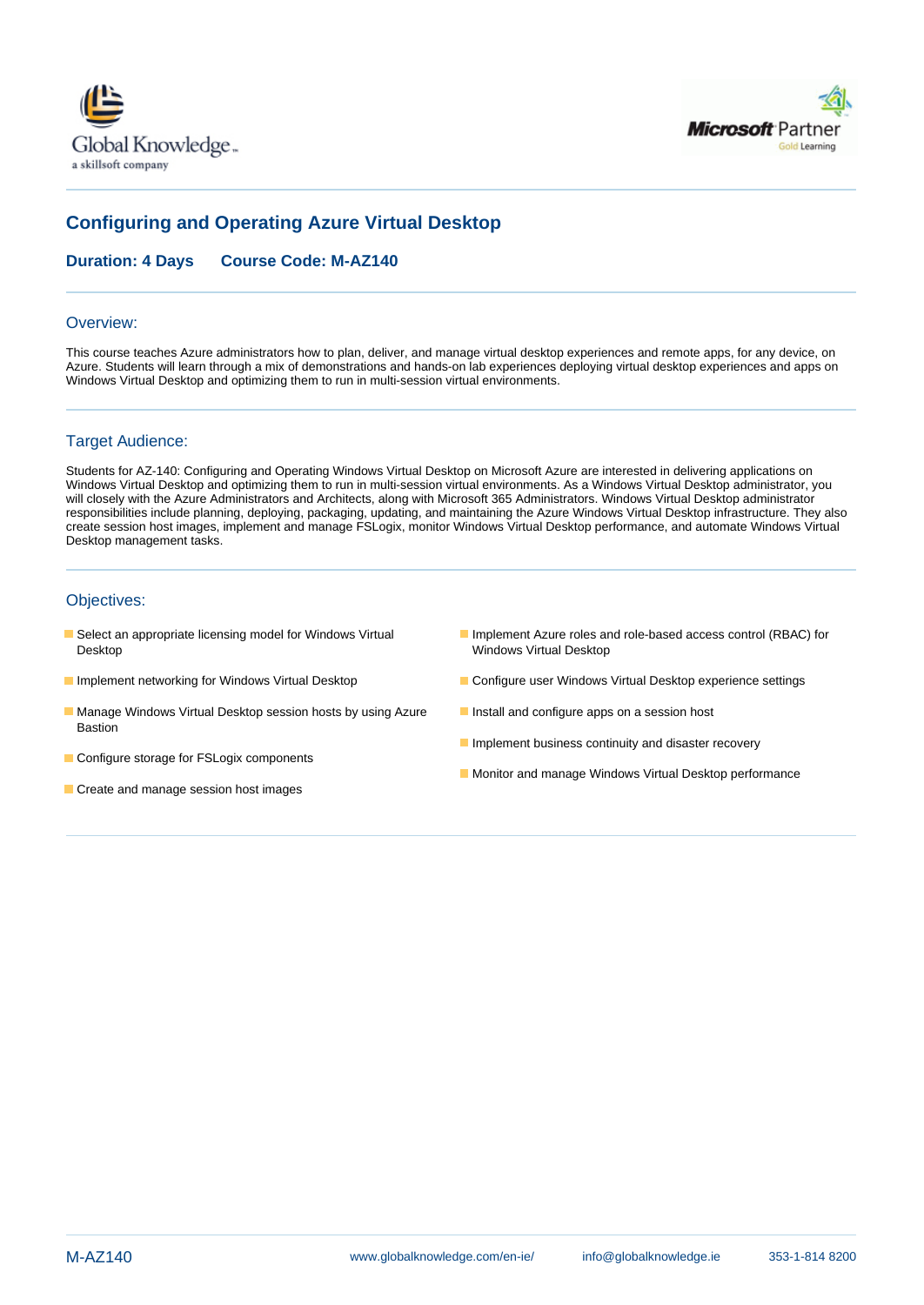### Content:

Module 1: Plan a Windows Virtual Desktop Lab: Implement and manage storage for Lab: Windows Virtual Desktop profile Architecture WVD (Azure AD DS) management (Azure AD DS)

In this module, you will learn how to assess Lab: Deploy host pools and hosts by using Lab: Windows Virtual Desktop profile existing physical and virtual desktop Azure Resource Manager templates management (AD DS) environments, plan and configure name resolution for Active Directory (AD) and Azure Active Directory Domain Services (Azure AD Lab: Deploy and manage host pools and Lab: Windows Virtual Desktop application DS), and plan for Windows Virtual Desktop hosts by using PowerShell packaging (AD DS) client deployments.

- $\blacksquare$  Windows Virtual Desktop Architecture  $\blacksquare$  Implement Azure virtual network  $\blacksquare$  Configure Profile Containers
- 
- 

Lab: Prepare for deployment of Azure Windows III Understanding Windows Virtual Desktop III Implement FSLogix based profiles for Virtual Desktop (Azure AD DS) network connectivity Windows Virtual Desktop in Azure AD DS

Lab: Prepare for deployment of Azure Windows Configure storage for FSLogix Windows Virtual Desktop Virtual Desktop (AD DS) components example in the components Prepare for and create MSIX app

able to: (SIG)Module 3: Manage Access and environmenModule 5: Monitor and

- **Understand Windows Virtual Desktop**
- 
- 
- Implement a WVD Infrastructure Center.

In this module, you will learn how to manage **Lessons M5** Lessons M5 connectivity to the internet and on-premises Lessons M3 networks, create a host pool by using the Azure line Plan and implement business continuity portal, deploy host pools and hosts by using Manage access and disaster recovery Azure Resource Manager templates, apply OS Manage security Management tasks and application updates to a running WVD Monitor and manage performance and manage performance and host, and create a master image. Lab: Configure Conditional Access policies for health

#### Lessons M2 DS) and the contract of the contract of the contract of the contract of the contract of the contract of the contract of the contract of the contract of the contract of the contract of the contract of the contrac

- Implement and manage networking for WVD  $\parallel$  able to:
- 
- Create and configure host pools and session Manage local roles, groups and rights able to: hosts assignment on WVD session hosts.
- 

Lab: Create and configure host pools and Understand Conditional Access policy Configure automation for WVD session hosts (Azure AD DS) components Components Monitor WVD by using Azure Monitor WVD by using Azure Monitor

Lab: Deploy host pools and session hosts by Windows Virtual Desktop Configure autoscaling of Windows Virtual using the Azure portal (AD DS) **IMPLEMIE IMPLEMIE ALTA CONDUCTS** In Desktop session hosts

line line line

line line line

Lessons M1 able to: able to: able to: able to: able to: able to: able to: able to: able to: able to: able to: able to: able to: able to: able to: able to: able to: able to: able to: able to: able to: able to: able to: able

- 
- on-premises networks environment
- 
- **Configure WVD session hosts using Figure 10 Servironment**
- 
- **Configure disks and file shares** packages
- 
- After completing module 1, students will be Create and use a Shared Image Gallery Windows Virtual Desktop in AD DS **Security** maintain a WVD infrastructure

Components **In this module, you will learn how to plan and** In this module, you will learn how to plan and ■ Understand personal and pooled desktops implement Azure roles and RBAC for WVD, implement a disaster recovery plan for WVD, Recommend an operating system for a implement Conditional Access policies for configure automation for WVD, implement WVD implementation example in connections, plan and implement MFA, and autoscaling in host pools, and optimize **Plan a host pools architectureModule 2:** example security by using Azure Security session host capacity and performance.

- 
- 

connections to WVD (AD DS)

After completing module 3, students will be

- 
- group policies and Azure AD policies plan for WVD
- 
- AD)-based Conditional Access for monitoring
- Access for Windows Virtual Verify autoscaling of Windows Virtual DesktopModule 4: Manage User Desktop session host

After completing module 2, students will be After completing module 4, students will be

- 
- **Design the WVD architecture** connectivity connectivity **Configure Azure Files to store profile** Design for user identities and profiles  $\blacksquare$  Manage connectivity to the internet and containers for WVD in an AAD DS
	-
	- Azure Bastion **Implement FSLogix based profiles for** 
		-
	- Modify a session host image Implement MSIX app attach container for

- 
- 
- 

Lab: Implement autoscaling in host pools (AD

Implement and manage storage for WVD line After completing module 5, students will be a line After completing module 5, students will be

- Create and manage session host image Configure user restrictions by using AD Plan and implement a disaster recovery
	-
	- Prepare for Azure Active Directory (Azure │ Customize Azure Workbooks for WVD
		-
		-